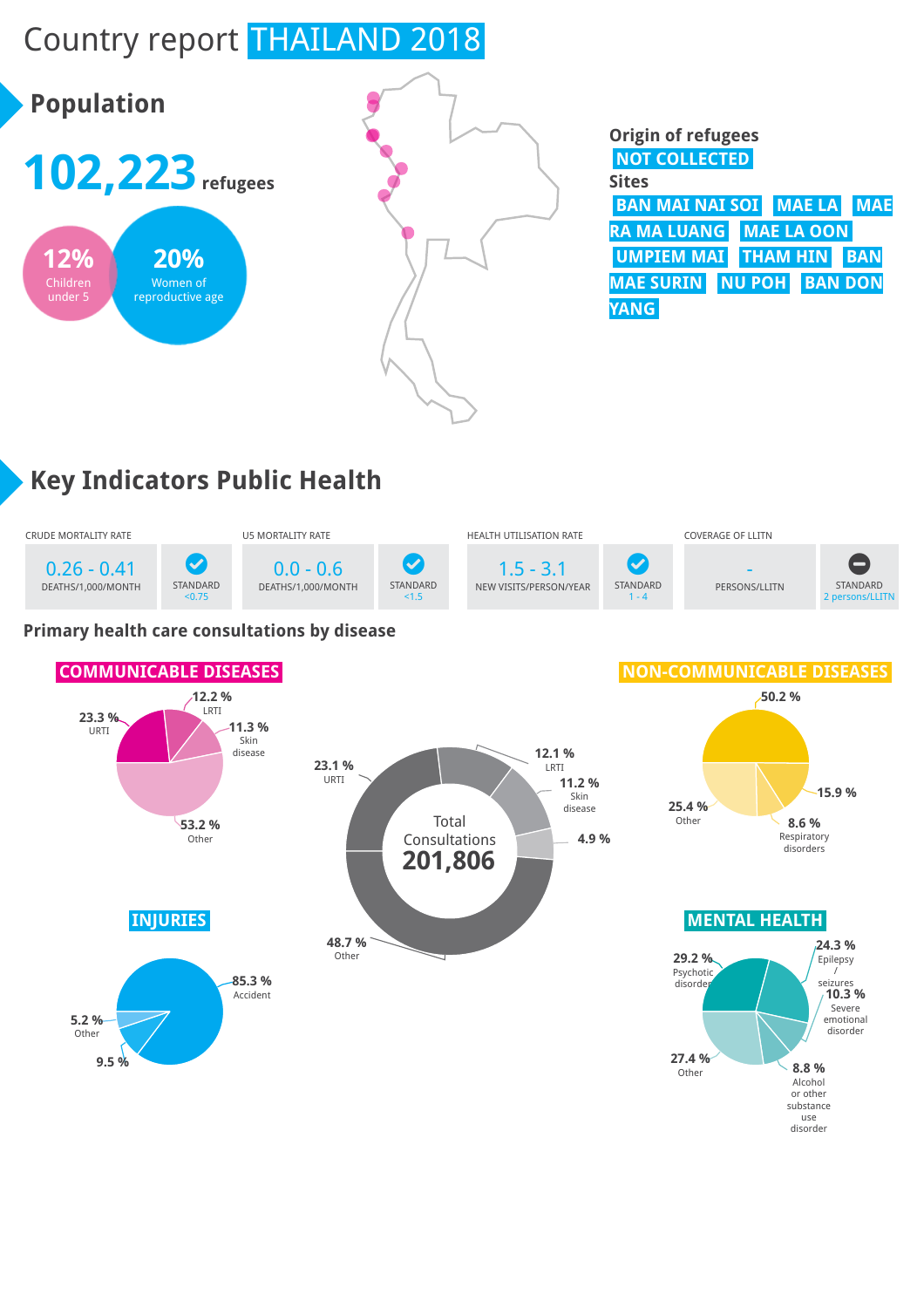### **Key Indicators Public Health**

| PUBLIC HEALTH                                                           | <b>INDICATOR</b> |                      | Does the operation have an outbreak response plan?                                            | Yes              |   |
|-------------------------------------------------------------------------|------------------|----------------------|-----------------------------------------------------------------------------------------------|------------------|---|
| Are all essential medicines internationally procured                    | <b>No</b>        | ⊠                    | Number of Outbreaks reported                                                                  |                  |   |
| Does the operation use standard clinical protocols<br>for diabetes?     | Yes              |                      | <b>MENTAL HEALTH</b>                                                                          | <b>INDICATOR</b> |   |
| Is the referral system governed by SOPs?                                | Yes              | $\blacktriangledown$ | Are mental health activities implemented as part of the<br>public health programming in 2018? | <b>No</b>        | ⊠ |
| Is integrated management of childhood illness<br>(IMCI) implemented?    | Yes              | $\blacktriangledown$ |                                                                                               |                  |   |
| Does the operation use standard clinical protocols<br>for Hypertension? | Yes              | ✓                    |                                                                                               |                  |   |

### **Key Indicators Reproductive Health and HIV**



#### **Nutrition**